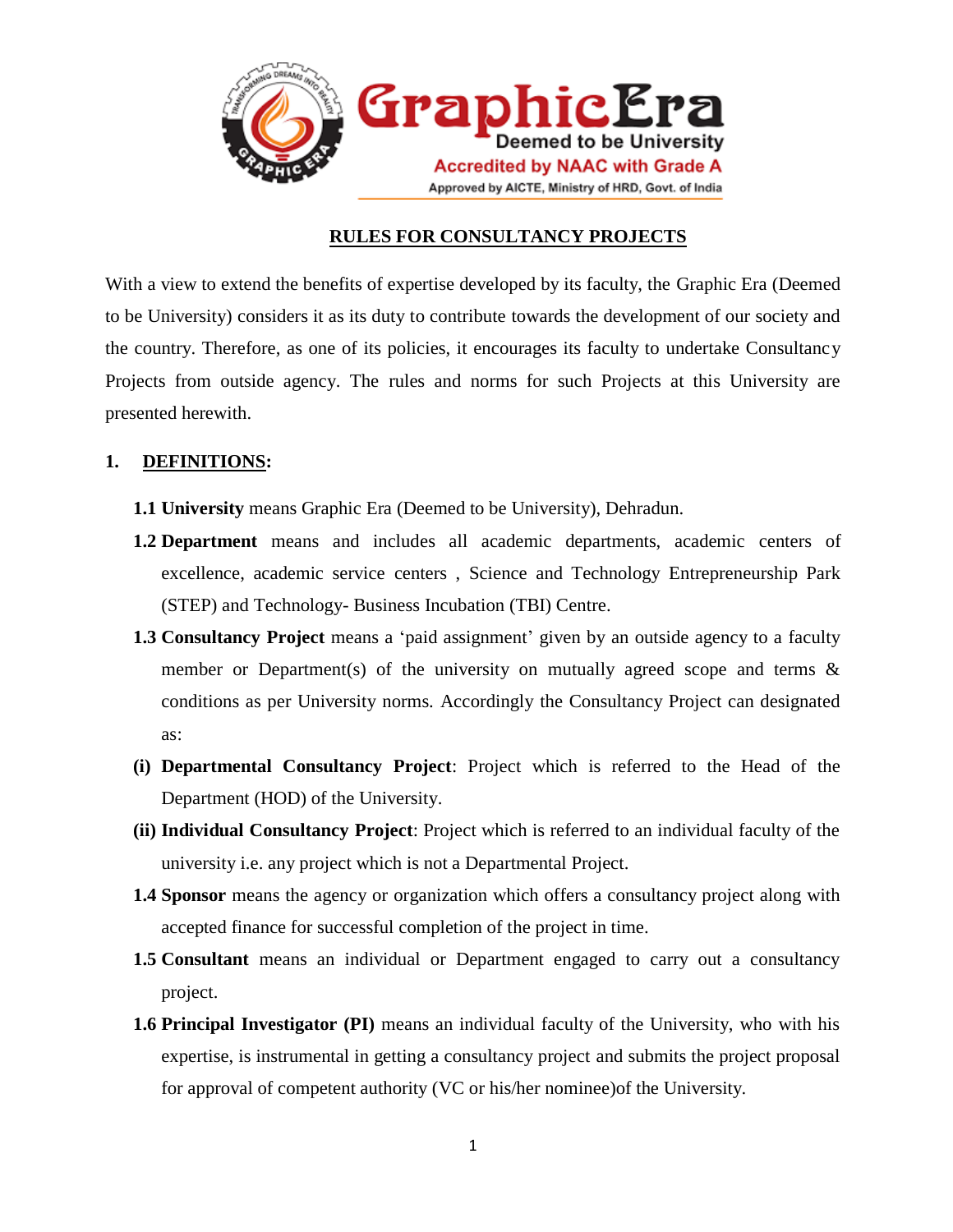- **1.7** Co Investigator (CI) means a faculty member including visiting faculty/expert(s) associated with the University, or co-opted by the Principal Investigator (PI) to work jointly on the project.
- **1.8 Project Staff** means a person appointed in the project for project related works.

## **2 . TYPES OF CONSULTANCY PROJECTS:**

**TYPE I: Consultancy Project**: It is the one in which consultant gives advice on interpretation of Data/Site visit/ Discussion on the problems faced by the outside sponsoring agency.

**TYPE II: Consultancy Project:** It is the project in which samples provided by the sponsoring agency, are tested using University Laboratories/ Facilities.

**TYPE III: Consultancy Project:** It is the project which involves the usage of laboratory and field equipments of the University along with data/sample collection and interpretation of results of investigations as per terms & conditions of the project.

**TYPE IV: Consultancy Project:** It is a relatively long duration (>1 year) turn- key project which requires monitoring of the work being done on the basis of consultant advice.

**TYPE V: Consultancy Project**: It is tender-based project which involves design, erection, fabrication, commissioning and post completion maintenance handling.

## **3. GUIDELINES FOR PROJECT FORMULATION:**

As a first step, Sponsoring Organization approaches the University through a Faculty/Head of Department/Dean/PVC/VC. After discussing with the sponsor, the University experts shall prepare a project proposal taking in to account the following important aspects.

- **3.1 Scope** in short, about the nature or type of work- its limitations and the expected end result.
- **3.2 Time Frame** in term of expected duration of the project and also the schedule of review of progress, submission of reports etc.
- **3.3 Budgetary Aspects** including University Share and Taxes along with payment schedule by sponsor.(see Section 5-Budget)
- **3.4 Other Terms and Conditions and Responsibilities** of the parties involved for data/land acquisitions, availability of equipments and any other aspect as required for the success of the project.
- **3.5 Force Majure Clause** as a safeguard against unforeseen events beyond the control of concerned parties.
- **3.6 Amendment Clause** in the 'Agreement' between the 'parties', if required at any stage.
- **3.7 Publication/Patent** clause be clearly indicated.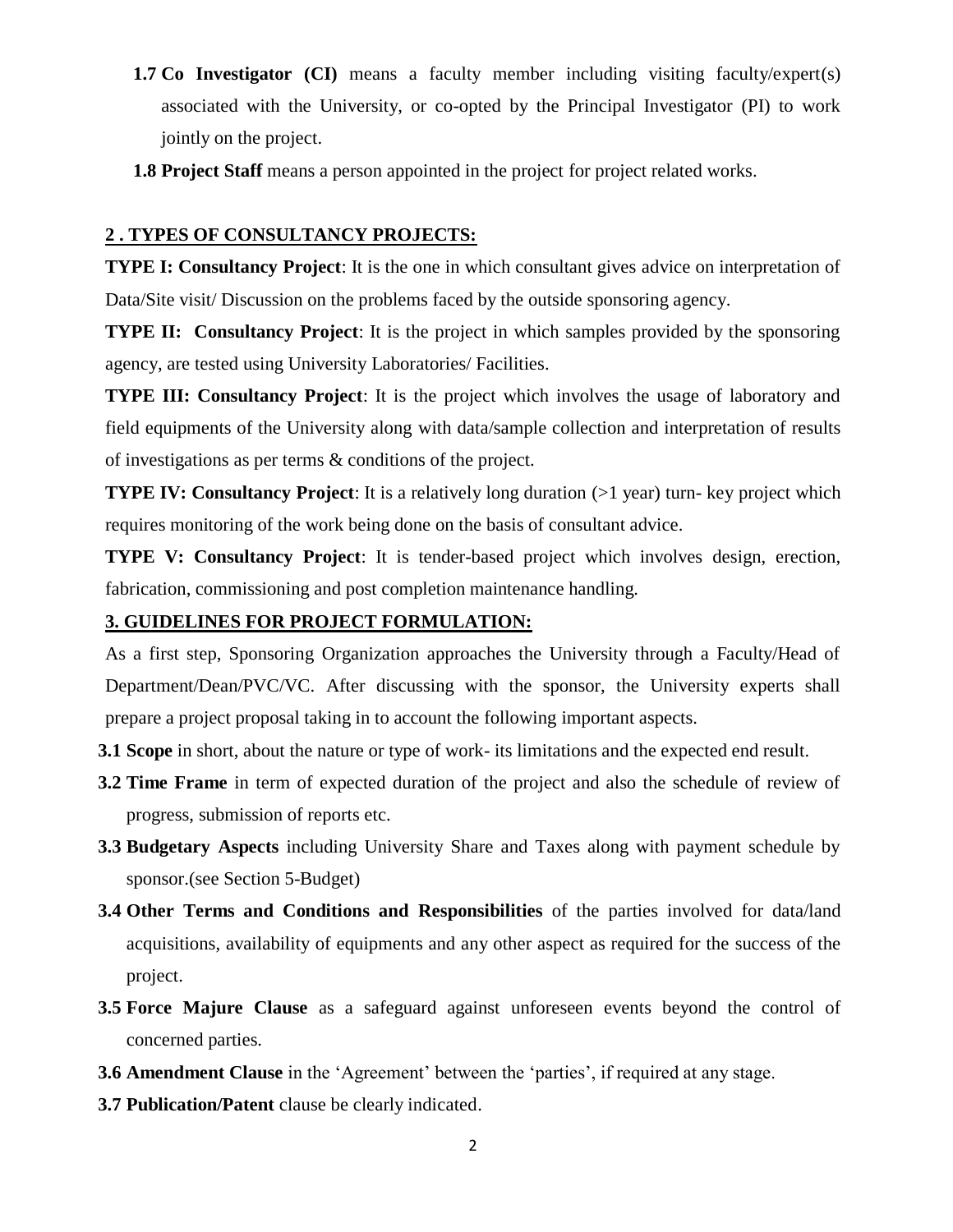- **3.8 Arbitration Clause** is spelt out in case of dispute or any confusion arising out with regard to the execution of the project.
- **3.9** Any other Clause relevant to the Project.

#### **4. GENERAL CONDITION**

#### **4.1 Projects Initiation and Management**

 Each consultancy project will have a PI who will be a faculty member in the service of the university and who will be responsible for formulating the project proposal which may include:

- a.Planning of the work to be done
- b.Identification of Investigators from University, and outside University (in case of collaboration).
- c.Estimation of Consultancy charges.
- d. After mutual agreement between the sponsor and University expert, PI will take approval for undertaking the consultancy project from the Dean Projects /VC. Subsequently a Project Number will be assigned to the project.
- e. The agreed charges as per budget of the project shall be deposited by cheque in the name of Registrar GEU along with a letter with a copy by the sponsor to the PI. The work will commence only after the University receives the consultancy charges. In case of partial deposit, the client (sponsor) has to spell out subsequent release of funds.
- f. Coordination and execution of work.
- g. Handling of all communications with the client/ (sponsor).
- h. Writing interim and final reports according to the project proposal.
- i. PI will maintain the record of the expenditure of the project.
- j. Timely submission of all report(s) duly signed by the PI.

**4.2 Approval and Responsibility** - The consultancy work may be taken up only after due approval of the VC on the recommendation of Dean (Projects) through Head of Department (HOD). Principal Investigator (PI) with the help of CI(s) shall be responsible for proper management and satisfactory completion of work within the budget and the duration as per terms and conditions of the project. He/she shall be responsible for maintenance accounts, stock registers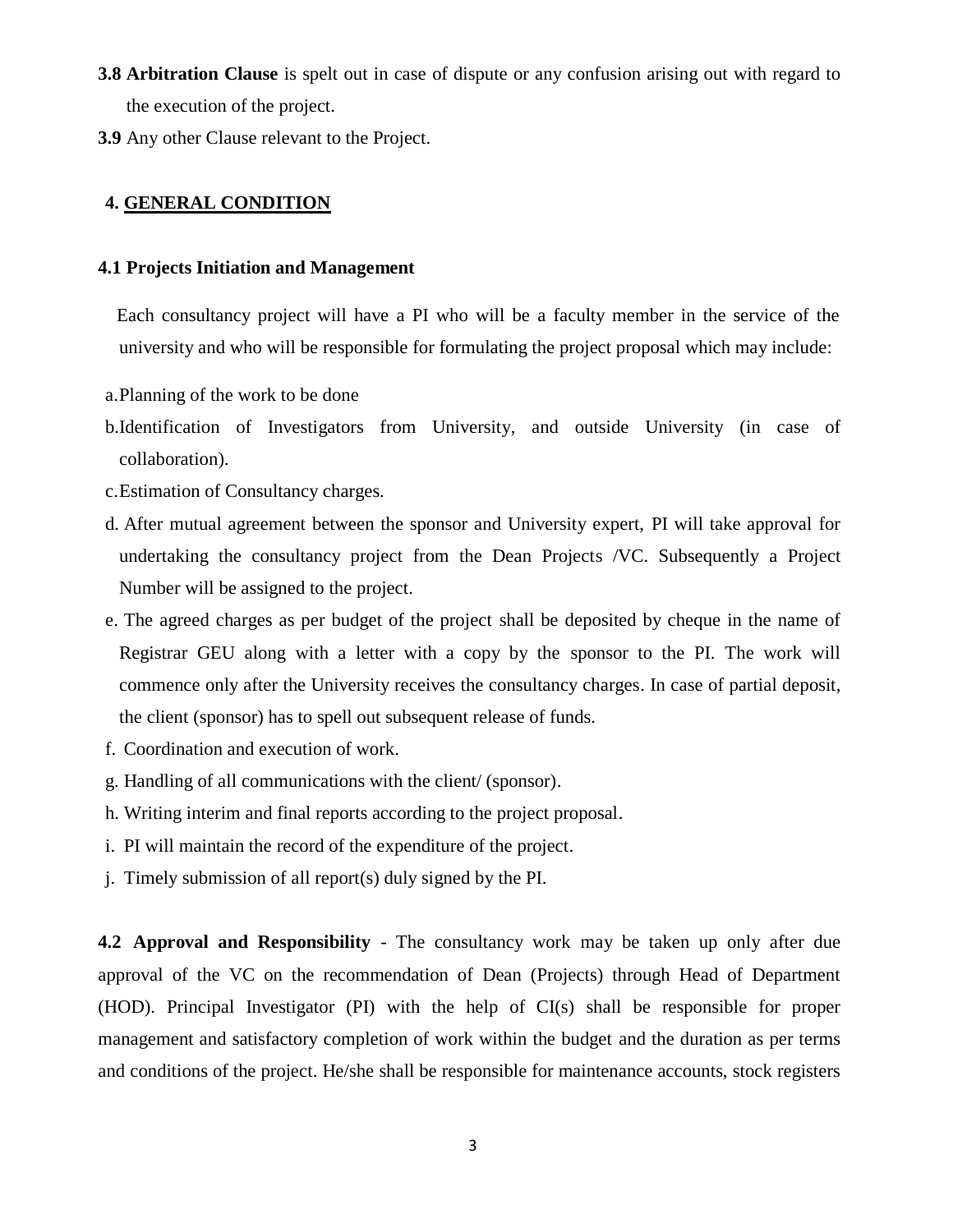for consumable and non consumable items and submission of interim/ final reports under his/her signature.

## **4.3 Other Conditions**

- a. The consultancy charges through crossed Cheque /Draft in the name of Graphic Era (Deemed to be University), Dehradun, be sent alongwith a letter addressed to Registrar with copy to PI for information and necessary action.
- b. Approval of the VC on the recommendation of the Dean (Projects) may be taken by PI to avail the services of persons not in the University services as consultant, provided PI certifies that the services are of a nature for which the expertise is not available in the university
- c. Minimum Charge**:** Consultancy Project for an amount less than Rs 50,000/-.be avoided However; for Type 1 Consultancy or the minimum fee for Faculty/Expert may be charged at the rate of Rs 5000/- per day.
- d. **Project Leave:** For consultancy work, PI & CI and other employees of the University may be allowed project leave for not more than twelve working days in a semester.

## **5. BUDGET**

Total Consultancy Charges should cover the following important aspects.

- i. Permanent equipment if any, to be procured/ fabricated.
- ii. Consumable items.
- iii. Travel and Transport expenses in connection with the project along with boarding, lodging, dearness allowance, field allowance to faculty/staff for field works and any other allowance etc.
- iv. Computational or other charges for the work by consultants/hired individual.
- v. Contingency expenses, including hospitality, expenses for work to be carried out on payment basis, remuneration to student assistants etc.
- vi. If collaboration with outside organization/Institutions/individual experts or subcontracting a part of project is envisaged, the nature, scope and financial budget be specified in the original proposal.
- a. Consultancy on the basis of factors such as the weekly time to be spent, importance of advice and experience of PI and other investigators / consultants.
- vii. Any other charges, relevant to the project.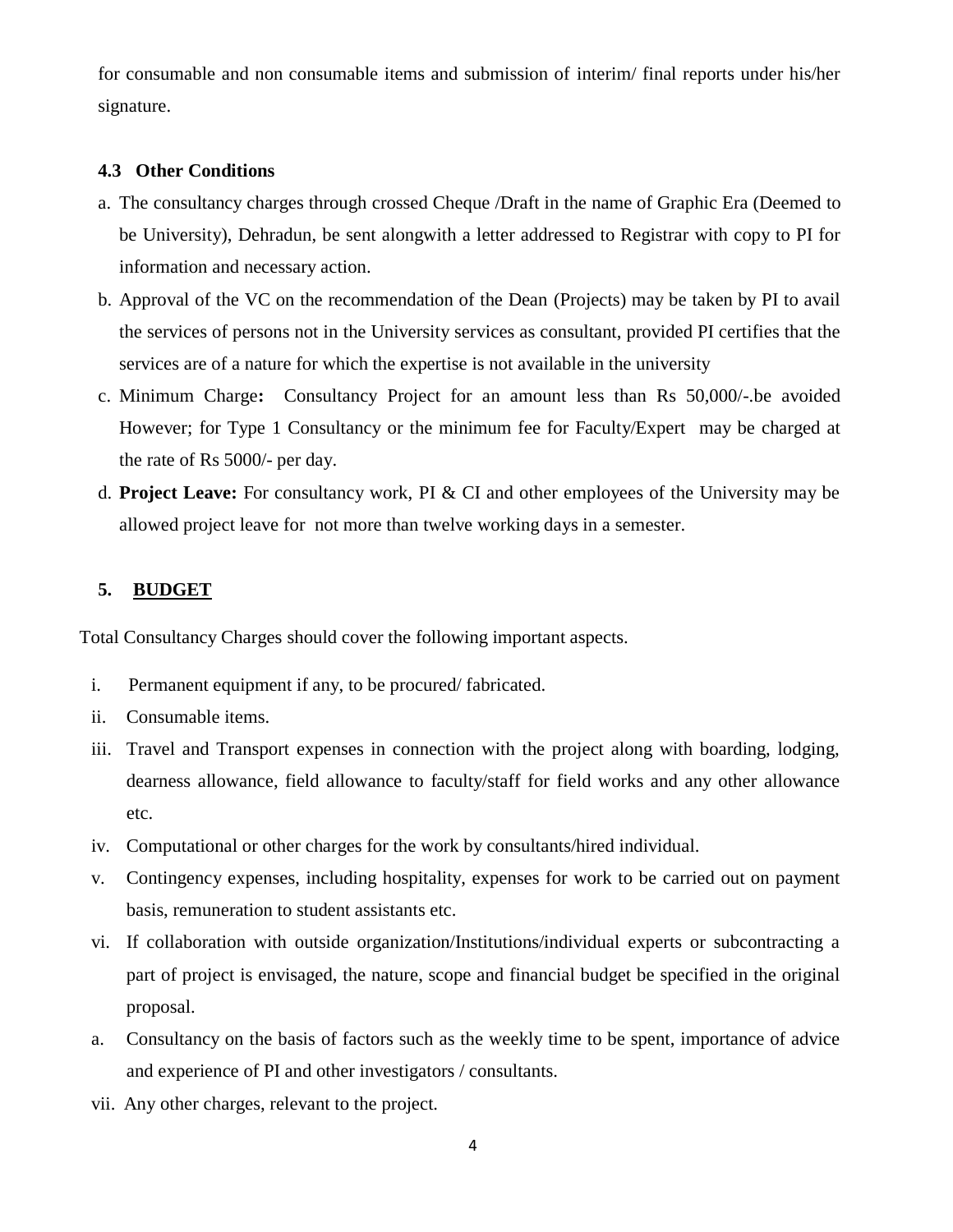## **6. APPOINTMENTS AND RECRUITMENTS**

## **6.1 Principal Investigator (PI) and Co-Investigator (CI)**

- i. For Individual Project, an individual faculty who submits the Project proposed for approval of the University is normally appointed as its Principal Investigator (PI) along with proposed Co-Investigator (CI).
- ii. For Departmental Projects, HOD will be Principle Investigator (PI).
- iii. If the PI who is due to retire from the university service, will identify new PI at least three months before his/her retirement. The new PI will give undertaking to complete the project in the remaining funds and time period.
- iv. If a PI leaves the University, a suitable CI or any other faculty competent to complete the project, shall be appointed as PI by the VC on the recommendation by Dean(Project)

#### **6.2 Recruitment, Leave and Conduct**

#### **A. Project Fellows**

#### **Procedural Steps:**

- i. Advertisement of the post after approval of Dean (Projects)
- ii. Screening of the applications received by the PI by the Screening Committee

#### **Screening Committee:**

- a. Principal Investigator (PI)
- b. Co-Investigator(s)
- c. One Faculty from the department
- iii. **Selection:** Candidate shortlisted by Screening Committee shall be invited for interview with the **Selection Committee which shall consist of**:

HOD of Concerned Department Chairperson

Principal Investigator (PI)

One Faculty member from Department

One faculty member from other Department

iv. **Appointment:** After approval of the Selection Committee report by VC on the recommendation of the Dan (Project) the appointment letter shall be issued by Registrar. The appointment shall be for the period up to the completion date of the Project. The appointee shall be governed by University rules and the conditions laid down in the Project.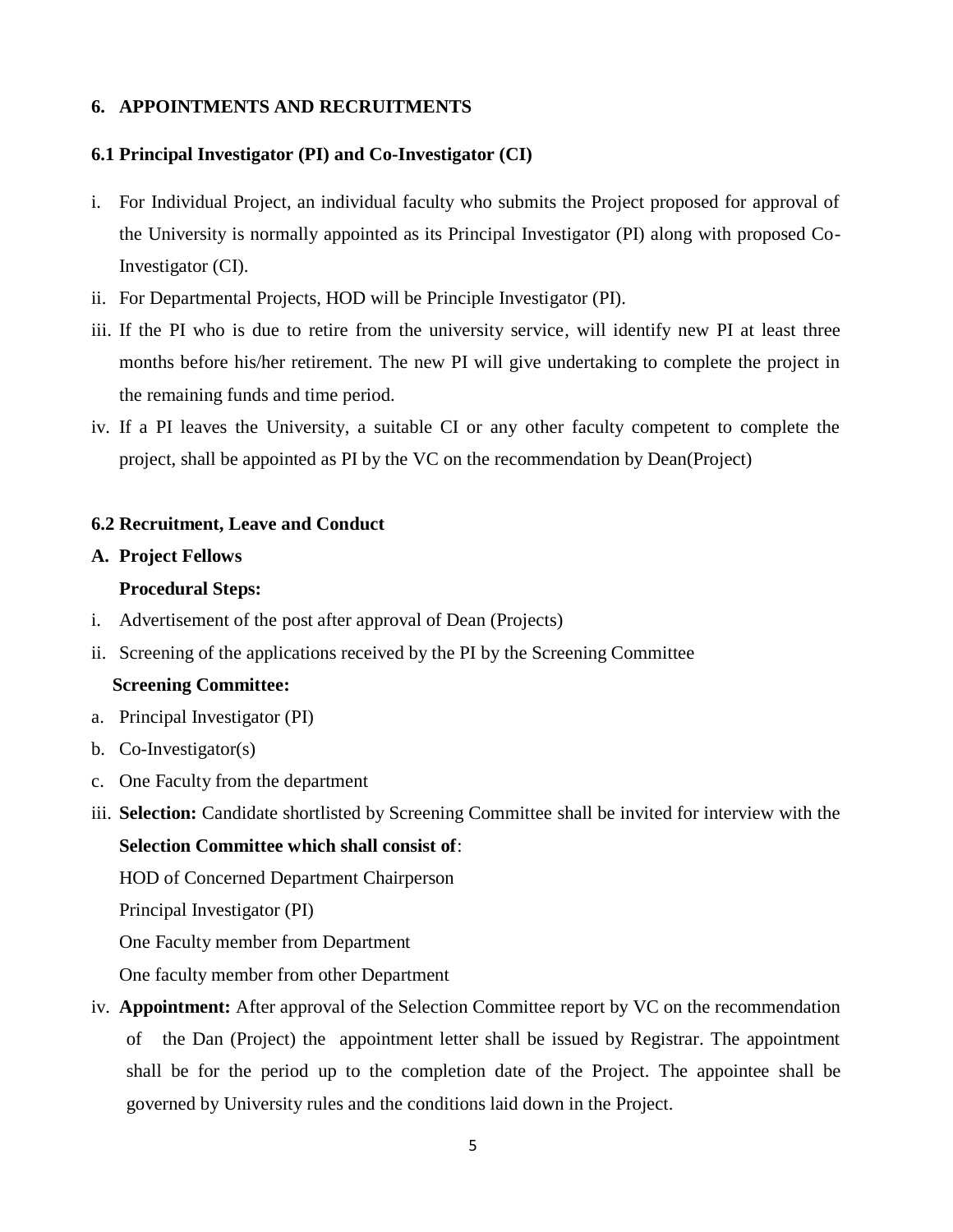v. Pending regular selections, PI can appoint a Project Fellow/ Staff on approval by Dean (Project) for a period not more than Six months or till regular selection is made, which ever is earlier.

## **B. Project Staff**

- i. Selection of other Project Staff shall be made as per procedures followed under University rules, However, guidelines if any, provided by the sponsoring agency may also be followed as far as possible.
- ii. In specific circumstances, adhoc appointment can made after due approval of Dean (Project).
- iii. In special cases, short term engagement of suitable person can be made on work-hire basis on the recommendation of PI, by Dean (Project)
- **C.Leave:** Project Fellow /staff may get a leave of 12 days in year on prorata basis.
- **D. Rules and Code of Conduct:** Project Staff /Fellow shall be governed by the rules and code of conduct of the University and shall adhere to the term and conditions of the Project.

## **7. EXPENDITURE NORMS:**

- (a) **Job Work**: The Principal Investigator (PI) may get specific job done on payment from outside. However such payments may not exceed 10 % of the total amount contracted for the project.
- **(b)Student Assistants**:- The PI may engage university students as Student Assistants for consultancy and testing work on payment of Rs 100/- per hourr subject to a maximum of 45 hrs per month.
- **(c)Hospitality**: Expenses incurred on hospitality shall not exceeding Rs 400/- per head per meal and Rs 100/- per head for snacks etc.
- **(d)Travel:** The most expeditious and convenient mode of travel should be used to minimize period of absence from the University. Faculty / Officers are allowed to travel by AC Taxi/Air (Economics class) and paid actual boarding and lodging expenses, subject to a maximum of twice the basic salary per day, on production of receipt(s).
- **(e) Consultants**: Provision for involving experts from outside the University as consultants, if necessary, will be made at the time of acceptance/approval of project. An amount up to not more than Rs.50000/- or 10 % of the consultancy fee whichever is less can be paid to the consultant.

## **8. PROJECT MONITORING COMMITTEE**

With a view to monitor the progress and satisfactory completion of the project, a Project Monitoring Committee shall be constituted for long duration  $(>1 \text{ year})$  projects. It shall consist of

- **(i)** Dean (Project)
- **(ii)** HOD